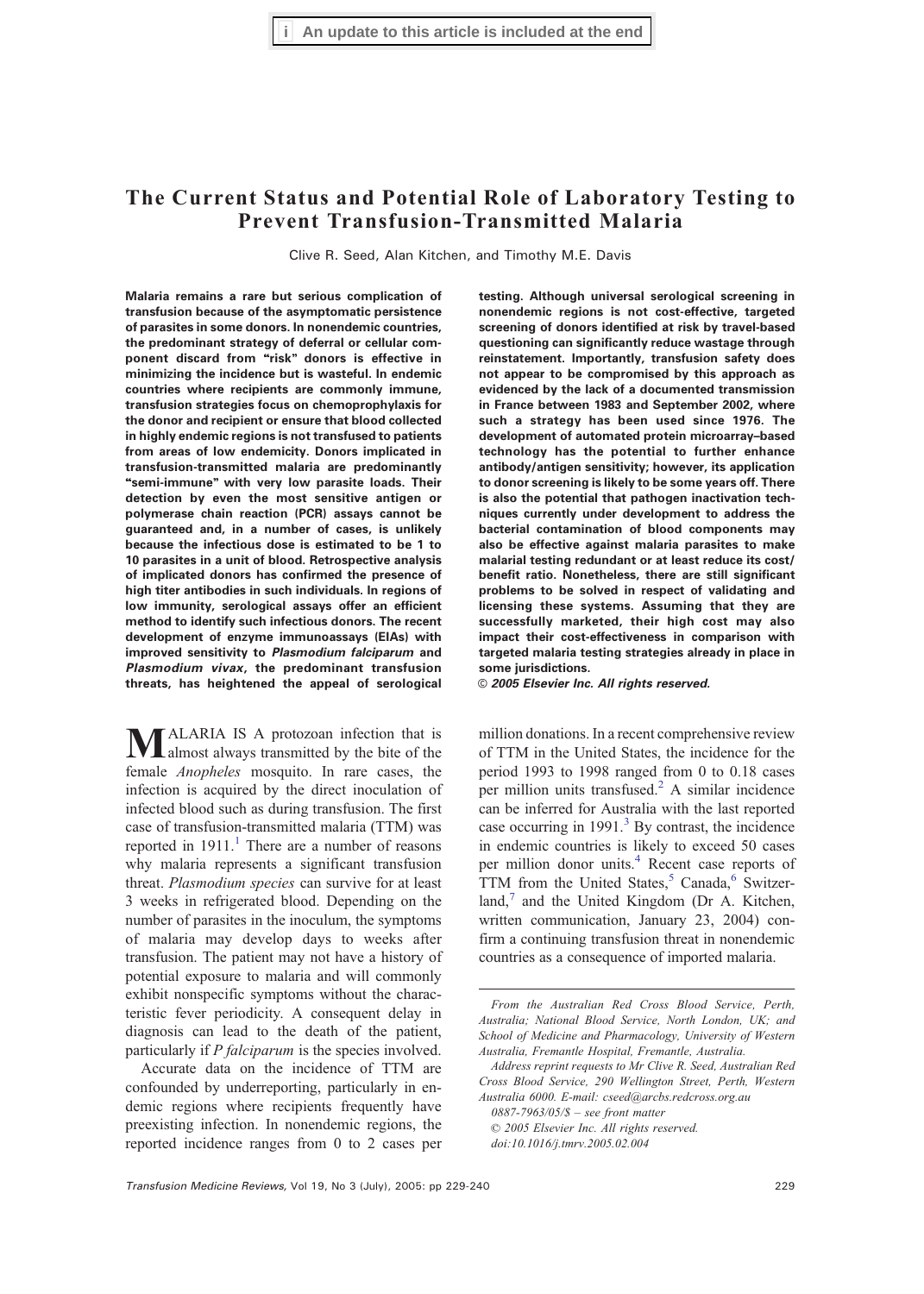Despite significant advances in test development for transfusion-transmitted viral infections in the last 3 decades, a reliable, high-throughput blood screening test for malaria has remained elusive. Recent risk modeling studies from developed countries have demonstrated that the residual risk of transfusion-transmitted [HIV an](#page-10-0)d hepatitis C virus are less than 1 in 1 million. $8,9$  This has refocused efforts to address other nonviral infectious transmission risks including bacterial and parasitic infections, of which malaria is a universal priority. A second important driver for malaria test development stems from the fact that current strategies to reduce the likelihood of transfusion transmission used in nonendemic countries invariably involve discarding blood from "potentially exposed" donors leading to significant wastage. In the current climate of increasingly stringent donor deferral criteria, leading in turn to frequent sufficiency concerns, the wastage associated with such strategies is unacceptable. This review seeks to summarize some current malaria testing strategies used by blood services and explore the recent advances in test development, including serological and nucleic acid testing (NAT), which might be applied to the problem of identification of malariainfected blood donations.

#### EPIDEMIOLOGY

Malaria is a protozoan parasitic infection of human beings resulting from infection by 1 or more of the 4 species of the genus *Plasmodium* (Plasmodium falciparum, Plasmodium vivax, Plasmodium ovale, and Plasmodium malariae). It is 1 of the most common diseases in the world, and more than half of the world's population lives in malaria-endemic areas. These include parts of Asia, Central and South America, Africa, Oceania, and the Caribbean. Each year, reported cases number between 300 and 500 million worldwide, resulting in more than 1 million deaths annually, the majority in young children. The impact of malaria is greatest in sub-Saharan Afric[a wh](#page-10-0)ere approximately 85% of all fatal cases occur.<sup>10</sup>

Of the 4 Plasmodium species that cause human disease, *P falciparum* is the most serious and is potentially life-threatening if left untreated in nonimmune individuals. It has a wide geographical distribution but is the predominant species in Africa, Papua New Guinea, and parts of Asia. P vivax can cause severe symptoms but is rarely

fatal. It is the most widely distributed species, being more common in Central America, the Indian subcontinent, and China. It is not found in West Africa.  $P$  falciparum and  $P$  vivax infections occur in equivalent numbers in South America, most of Asia, and Oceania. P malariae is found much less frequently but has wide distribution, with the greatest number of reported cases in sub-Saharan Africa. P ovale is the rarest of the 4 species with the majority of cases occurring in sub-Saharan West Africa. The level of endemicity is seasonal as well as varying between countries and even between different regions of the same country. $^{11}$  $^{11}$  $^{11}$ 

## PARASITE LIFE CYCLE

In natural human infection, the infected mosquito releases sporozoites into the bloodstream during a blood meal. [\(Fig](#page-2-0) [1](#page-2-0)) Sporozoites invade hepatocytes and develop into hepatic schizonts. Each hepatic schizont can rupture and release 10 000 to 30 000 merozoites into the bloodstream. This hepatic or exoerythrocytic phase of development ranges from 5 to 7 days in the case of P falciparum to 14 days in P malariae infections. The merozoites invade erythrocytes and develop into schizonts over 48 hours in P falciparum and P vivax, 50 hours in P ovale, and 72 hours in P malariae infections. The schizont then ruptures to release between 8 (P malariae and P ovale) and 16 ( $P$  falciparum and  $P$  vivax) merozoites. After a number of replicative erythrocytic cycles, a pyrogenic density of parasites is reached, and symptoms develop. The incubation period can be as short as 7 days for *P falciparum* malaria, is typically around 14 days in  $P$  vivax and  $P$  ovale malaria, and is usually at least 1 month in P malariae infections. Some infected erythrocytes produce male or female gametocytes rather than schizonts. These sexual forms are ingested by the mosquito during a blood meal. Sexual reproduction within the mosquito leads to the formation of an oocyst. The oocyst ruptures and liberates sporozoites, which subsequently migrate to the salivary glands of the mosquito.

The replication of  $P$  falciparum in the human host differs from that of the other species. Its merozoites are capable of invading erythrocytes of all ages, not just younger red cells and reticulocytes favored by  $P$  vivax and  $P$  ovale or the senescent erythrocytes targeted by P malariae. In addition,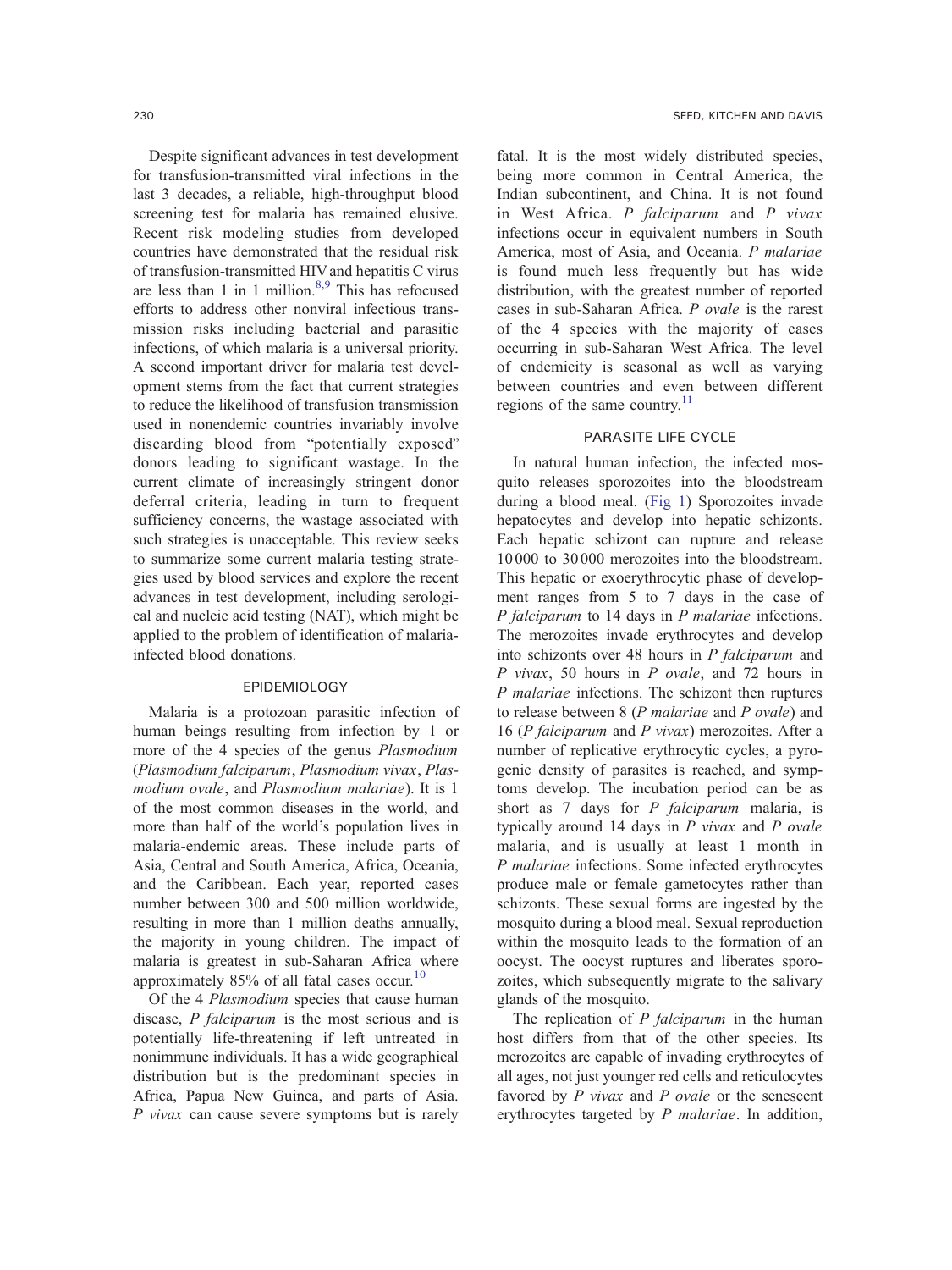<span id="page-2-0"></span>

Fig 1. The life cycle of the malaria parasite in human beings. When an infected female Anopheles takes a blood meal, malaria infection is introduced by injection of sporozoite-stage parasites into the circulation (A). These sporozoites target and invade liver hepatocytes (B), where extensive intracellular multiplication occurs (C). Eventually, the infected hepatocytes rupture (D) and release merozoite-stage parasites into the circulation. The merozoites invade erythrocytes (E) and develop into ring trophozoite and mature schizonts containing new merozoites (F). Some merozoites differentiate into nondividing male or female gametocytes (G), which can be transmitted to female Anopheles mosquitoes as they feed (H). Once inside the mosquito, gametocytes unite in a sexual life cycle and form a zygote in the mosquito midgut (I). Zygote maturation forms thousands of sporozoites that migrate to the m[osqui](#page-10-0)to salivary glands. A new life cycle begins when these sporozoites are injected into a human host. Adapted from Hviid.<sup>12</sup>

P falciparum–infected erythrocytes acquire the ability to "sequester" in the microvasculature by sticking to the vascular endothelium. This process of cytoadherence takes place about halfway through the 48-hour life cycle, and so mature forms of P falciparum are seldom seen in peripheral blood. Cytoadherence has 2 major effects. First, although the exact pathogenic mechanisms involved remain poorly understood, it can lead to the development of complications such as coma and renal failure. Second, sequestered mature forms are protected from reticuloendothelial clearance, and this can lead to very high parasite densities that are not seen in the 3 other "benign" human malarias and which can them-

selves contribute to complications. Unlike P vivax and  $P$  ovale,  $P$  falciparum does not have a hypnozoite form that can persist in the liver and lead to relapses after successful treatment of the primary infection.

Residents of endemic areas subjected to repeated infections gradually develop immune defense mechanisms against malaria. However, unlike viral diseases such as smallpox in which a single infection is sufficient to produce complete immunity to subsequent reinfection, long-term or protective immunity against malaria is rare. Natural immunity takes years to develop and is only maintained by ongoing exposure. Hence, most individuals from endemic regions are in a state of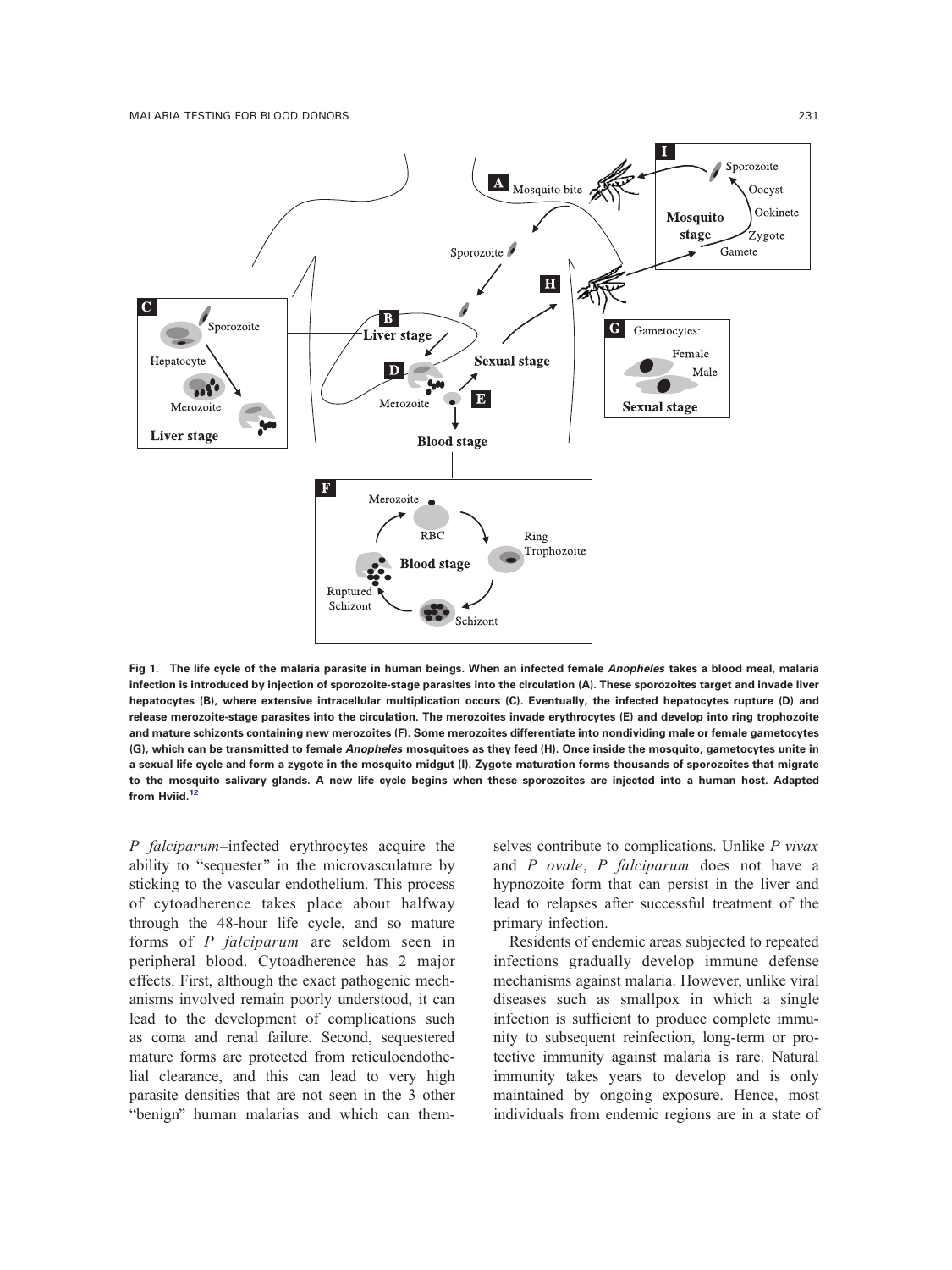"semi-immunity," characterized by their capacity to carry low numbers of circulating parasites without clinical manifestations of the disease. Elimination of circulating parasites from "semi-immune" individuals without ongoing reinfection varies; P falciparum is generally eliminated within 2 years, P vivax and P ovale generally wi[thin 3](#page-10-0) years, but *P malariae* can persist for decades.<sup>13</sup> This long duration of asymptomatic parasitemia is a potential source of TTM.

#### EPIDEMIOLOGY OF TRANSFUSION-TRANSMITTED MALARIA

P malariae and P vivax are the species most frequently associated with TTM. After the original report in 1911, P vivax predominated until the 1950s when P malariae replaced it as the most common causative species. In the 1970s, an increasing proportion of  $P$  vivax and  $P$  falciparum was observed, and the high mortality rate associated with trans[fusion](#page-10-0)-transmitted P falciparum malaria was reported. $4$  In the United Kingdom, for instance, the proportion of malaria caused by  $P$  falciparum increased from 37% in 1984 to 55% in 1993, mirroring an increase in the proportion of notifications of imported *P falciparum* malaria that were acquired in Africa rather than Asia. The 5 recorded cases in the last 15 years in the United [Kin](#page-10-0)gdom have all been attributed to P falciparum.<sup>14</sup> (Dr A. Kitchen, written communication, January 23, 2004) Similarly, the US TTM data reveal P falciparum as the predominant species during the 1990s, with 6 of 8 fa[talities](#page-10-0) between 1963 and 1999 caused by this species. $2$  The donors implicated in TTM are invariably semi-immune with parasite densities below the limit of detection of currently available assays. As a result of the asymptomatic persistence of parasites, transmission of P [malari](#page-10-0)ae has been [docu](#page-10-0)mented as long as 53 years<sup>13</sup>; *P vivax*, 27 years<sup>15</sup>; and *P falciparum*, 13 years  $15$  after last exposure.

Any blood component containing erythrocytes can harbor viable parasites. Although whole blood and red blood cell (RBC) concentrates represent the most [comm](#page-10-0)on sour[ce of](#page-10-0) TTM, cases in[volvi](#page-10-0)ng platelets,<sup>16</sup> le[ukoc](#page-10-0)ytes,<sup>17</sup> fresh frozen plasma,<sup>18</sup> and frozen RBCs<sup>19</sup> have all been reported. Despite the declining infectivity of parasites during storage at  $4^{\circ}$ C, all species survive for at least a week, although in 1 of the UK transmissions, the implicated donation (whole blood) had been stored at  $4^{\circ}$ C for 19 days before transfusion (Dr A. Kitchen, written

communication, January 23, 2004). The presence of 3% to 4% dextrose is associated with longer parasite viability, with cases of transfusion transmission after 10 and 21 days of storage at  $4^{\circ}$ C recorded for P vivax and P falciparum, respectively.<sup>[20](#page-10-0)</sup>

### CURRENT MALARIA PREVENTION STRATEGIES

At the time of writing, the authors are unaware of any country having implemented universal blood donor testing for malaria. Targeted testing of "potentially exposed" donors identified by questionnaire has been used by some countries for many years and is now gaining in general popularity in nonendemic countries. A summary of the application of laboratory testing to donor screening is presented in [Table](#page-4-0) [1](#page-4-0). Current strategies applied by blood services to prevent transfusiontransmitted infection can be divided into 2 categories according to the prevalence of malaria in the donor population.

#### Low Prevalence (Nonendemic Donor Population)

In nonendemic areas, the most widely applied approach relies on identifying donors with a risk of malarial exposure through travel or medical history–based questionnaires. This usually involves deferral or cellular (RBC and platelet) product restriction for periods of 12 to 60 months after travel to, or residence in, malaria-endemic countries. This has been highly effective in reducing the incidence in nonendemic regions (eg, North America, Europe, and Australia) but is dependent on both the donor accurately disclosing prior risk and the effective application of this information to direct donor deferral or blood product discard. This system is vulnerable to human error with documented omissions resulting in the release of infectious units and subsequent transmission. For instance, in a review of US transfusion-transmitted malaria, Mungai et al established that 62% of donors implicated in a subsequent transmission would have been deferred from donation if the specified exclusion criteria had been correctly applied. $<sup>2</sup>$  $<sup>2</sup>$  $<sup>2</sup>$  Even if a donor does</sup> declare a risk requiring deferral or cellular product discard, errors in applying this information have been recorded. This situation occurred in the last case of TTM in Australia in  $1991<sup>3</sup>$  $1991<sup>3</sup>$  $1991<sup>3</sup>$  as well as a recent case in a US blood donor.<sup>[5](#page-10-0)</sup> A further limitation to travel-based restrictions is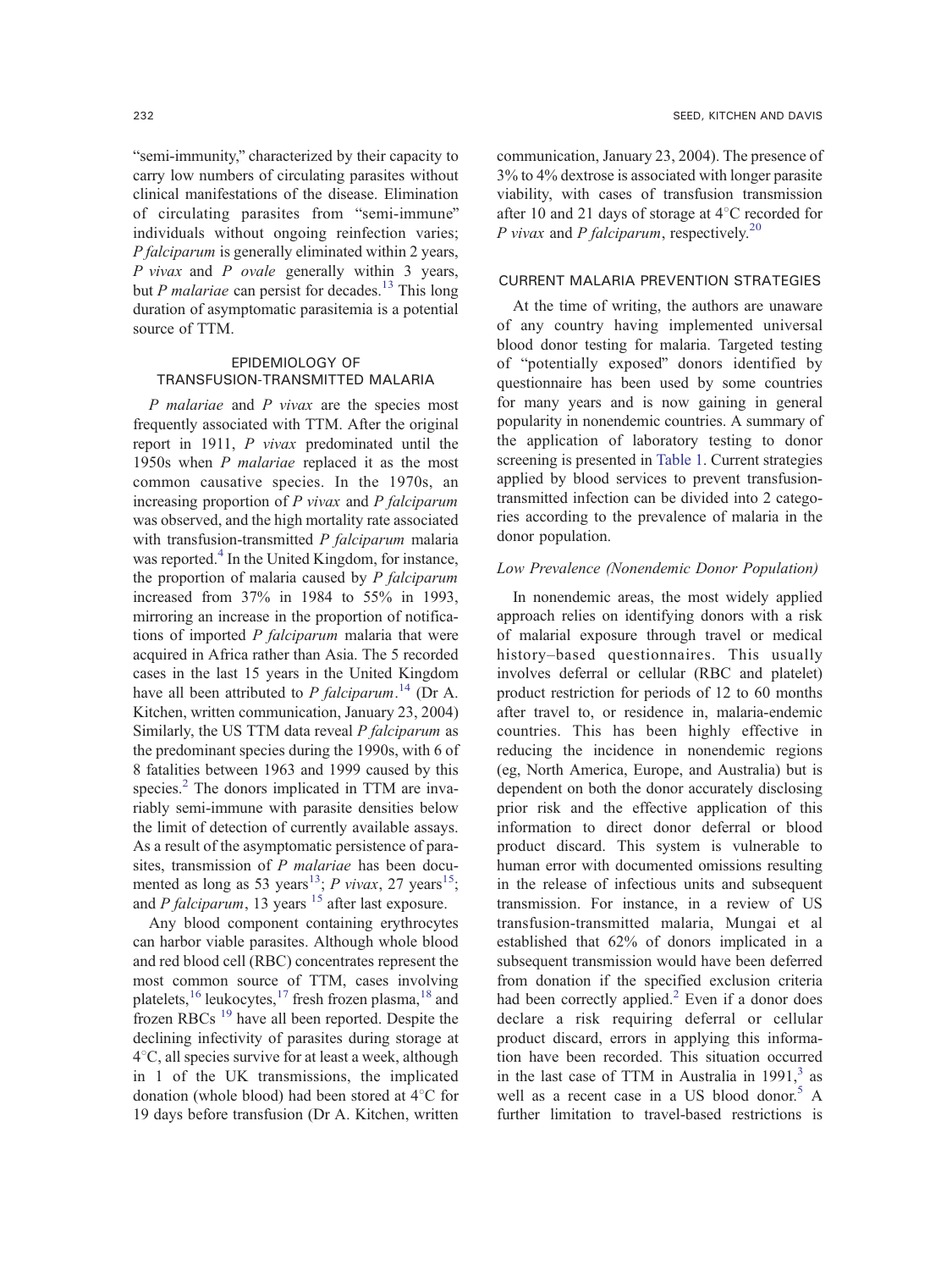<span id="page-4-0"></span>

| Country/Organization               | <b>Testing Method</b>    |                              | Reference                      |
|------------------------------------|--------------------------|------------------------------|--------------------------------|
|                                    |                          | <b>Implementation Status</b> |                                |
| <b>ARCBS</b>                       | Malaria antibody EIA     | Under consideration          | Seed et al <sup>21</sup>       |
|                                    | (recombinant pf and pv)  |                              |                                |
| France, National Institute of      | Malaria IFAT             | Implemented                  | Silvie et al $^{22}$           |
| <b>Health and Medical Research</b> | Malaria antibody IgG     | Under consideration          |                                |
|                                    | EIA/antigen              |                              |                                |
| United Kingdom, English            | Malaria antibody EIA     | Implemented                  | Kitchen et al $^{23}$          |
| National Blood Service             | (recombinant pf and pv)  |                              |                                |
| New Zealand, Auckland              | Malaria antibody IgG EIA | Evaluated, not               | Davidson et al <sup>24</sup>   |
| <b>Regional Blood Centre</b>       |                          | implemented                  |                                |
| Hong Kong Red Cross Blood          | Malarial antibody EIA    | Implemented                  | W.C. Tsoi, written             |
| <b>Transfusion Service</b>         |                          |                              | communication, 4/20/04         |
| Vietnam, Blood Transfusion         | Malarial PCR assay       | Evaluated                    | Vu et al $^{25}$               |
| and Haematology Centre             |                          |                              |                                |
| Nigeria, University College        | Malaria IFAT             | Evaluated                    | Achidi et al <sup>26</sup>     |
| Hospital of Ibadan                 | Malaria antibody-ELISA   | Evaluated                    |                                |
| Venezuela, University Central      | Malaria IFAT             | Evaluated                    | Contreras et al <sup>27</sup>  |
| of Venezuela                       |                          |                              |                                |
|                                    | Malaria antibody         |                              |                                |
|                                    | lgG-ELISA                |                              |                                |
| Spain, National Institute          | Malaria seminested       | Evaluated                    | Benito and Rubio <sup>28</sup> |
| of Health                          | multiplex PCR            |                              |                                |
| India, Blood Transfusion,          | Malaria IFAT             | Evaluated                    | Choudhury et al <sup>29</sup>  |
| Postgraduate Institute of          | Malaria antibody-ELISA   |                              |                                |
| Medical Education and              | Malaria antigen-         |                              |                                |
| Research                           | monoclonal antibody      |                              |                                |

Table 1. International Application of Malarial Donor Screening Tests

Abbreviations: ARCBS, Australian Red Cross Blood Service; EIA, enzyme immunoassay; pf, Plasmodium falciparum; pv, Plasmodium vivax; IFAT, immunofluorescent antibody test; PCR, polymerase chain reaction; ELISA, enzyme-linked immunosorbent assay.

that the long periods of asymptomatic carriage, particularly with associated with P malariae, mean that donors can harbor parasites even after their exclusion period.

At the same time, the use of travel-based restrictions leads to wastage [of blo](#page-10-0)od products. For example, Chiodini et  $al<sup>14</sup>$  estimated that approximately 40 000 U of red blood cells were discarded annually as a result of the UK National Blood Service strategy. Even in the United States, which has a markedly lower rate of imported malaria, the wastage h[as bee](#page-10-0)n estimated at 50 000 blood donations annually.<sup>30</sup> In an attempt to address this problem, some countries have combined travelbased risk exclusion with serological testing to shorten the restrictio[n peri](#page-10-0)od allowing earlier reinstatement of donors.  $14,22$ 

## High Prevalence (Endemic Donor Population)

In areas of high endemicity, travel-based restrictions and serological testing are ineffective because of the high level of existing immunity against a background of a limited supply of blood products. Strategies to reduce the incidence of TTM have

therefore focused on either provision of antimalarial chemoprophylaxis for donor and recipient, or transfusion policies restricting transfusion of donated blood collected in areas of high endemicity to patients from those high endemicity areas or to those with preexisting immunity. Universal testing of donated blood for malaria parasites has not been feasible because of the lack of an appropriately sensitive and cost-effective test (discussed later). Microscopic examination for malaria parasites using Giemsa-stained blood films and antigen detection by [mono](#page-10-0)clonal antibody have been applied in India<sup>29</sup> and many countries in Africa, whereas in Vietnam, the use of PCR to screen donated [bloo](#page-10-0)d in place of microscopy has been suggested.<sup>25</sup> Another potential strategy involves direct addition of antimalarial drugs such as chloroquine or quinine directly into the donated unit (cf, gentian violet and Trypanosoma cruzi), although the effica[cy of](#page-10-0) this approach has not been assessed accurately.<sup>30</sup> One potential problem with this approach is that antimalarial drugs are stagespecific and often need to be given for several parasite life cycles to ensure cure. A brief exposure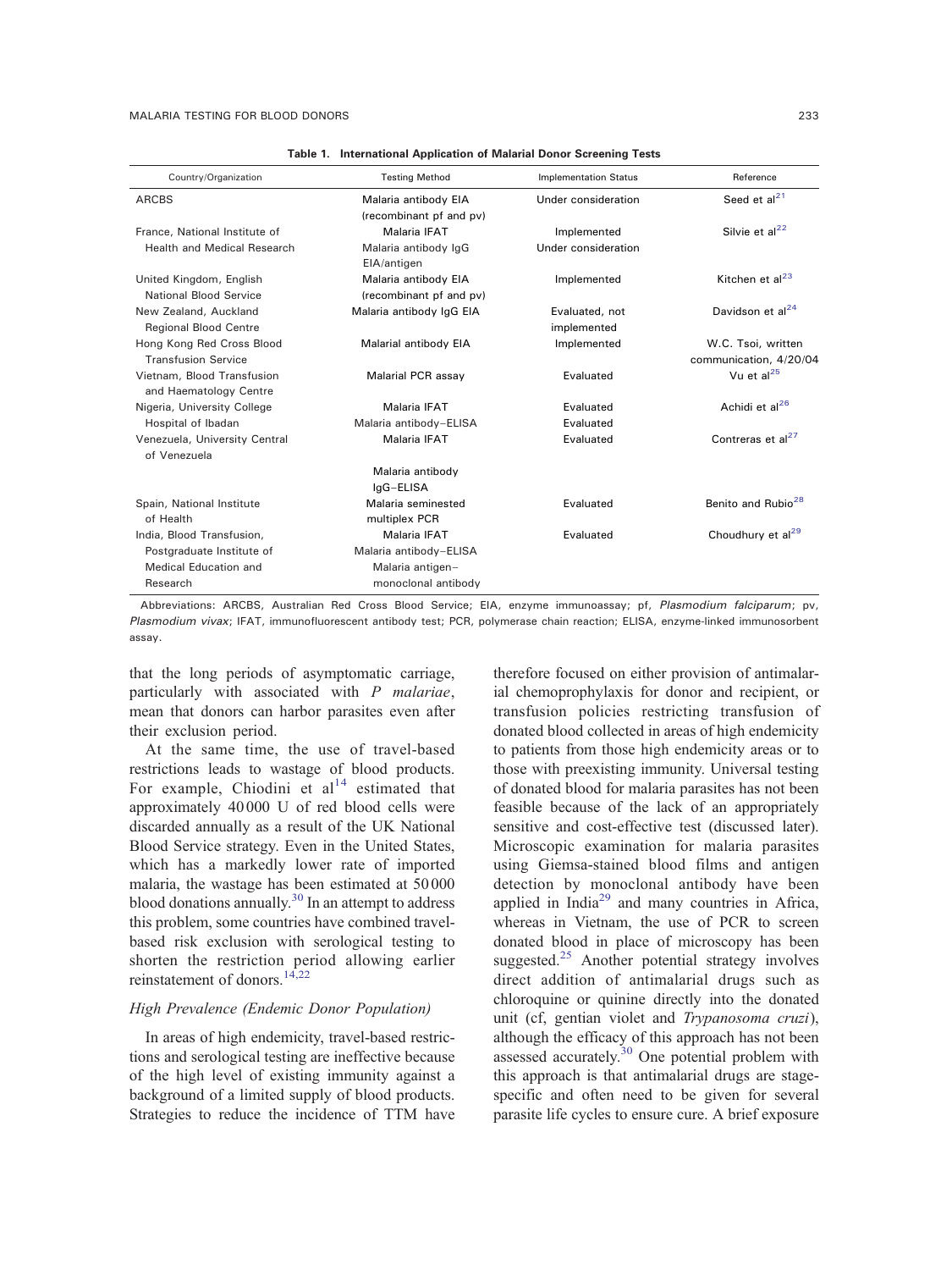to an antimalarial drug at therapeutic concentrations in a unit of infected whole blood before transfusion and the subsequent dilution and metabolism of the drug when it is administered may not reduce transfusion risk significantly.

### LABORATORY TEST METHODS FOR MALARIA

Test methods for malaria can be broadly classified into 2 categories: "direct" and "indirect." Direct methods detect parasite or parasite subcomponents, examples of which include microscopic examination of stained slides (Giemsa, Field, Wright, or acridine orange [AO] – stained films), circulating parasite antigens (histidine-rich protein 2, plasmodial lactate dehydrogenase, or aldolase), or plasmodial DNA (PCR). Indirect methods detect host responses to infection; examples include antimalarial antibodies (indirect immunofluorescent antibody test [IFAT], enzyme immunoassay [EIA]) and iron pigment detection (hemozoin).

Because most tests have been developed for the clinical diagnostic setting where the probability of infection and therefore the index of suspicion are high, application to low-prevalence blood donor populations is problematic. The suitability of each method for donor screening needs to consider several key criteria including the prevalence of and immunity to malaria in the donor population, test sensitivity (in particular, that for P falciparum), cost, reliability, speed, and complexity. Of primary consideration for direct tests is sensitivity because it has been established that as few as 10 parasites per [unit](#page-10-0) of red cells are sufficient to transmit infection. $31$  In the context of a 250-mL unit of RBCs, a test sensitivity of 0.00004 parasites per microliter of RBCs would be required to identify a potentially infectious donation. In respect of indirect tests, of which serology assays are by far the most common, sensitivity for low-titer antibodies apparent early in infection and specificity in low prevalence populations, as well as antibody recognition of all 4 species, are key considerations.

#### Direct Methods

Microscopy. The most widely applied diagnostic test for malaria is examination of [Giemsa](#page-10-0)- or Wright-stained thick and thin blood films. $32$  Blood can be obtained by finger/earlobe prick or venipuncture. The worldwide application of this method as a "gold standard" diagnostic assay is primarily a result of its ability to allow speciation, quantitation of parasitemia, and assessment of the distribution of parasite forms. These latter 2 functions can help in the assessment of disease severity and sometimes influence choice of therapy. The sensitivity of the method varies between 5 and 500 parasites per microliter of whole blood, depending on the expertise of the microscopist. $33$  In experienced hands, sensitivities of between 5 and 50 parasites per microliter can be achieved, but most laboratories achieve a lower sensitivity of around 500 par-asites per microliter.<sup>[34](#page-10-0)</sup>

Fluorescence microscopy techniques based on dyes with affinity for parasite nucleic acids have also been applied as diagnostic assays.<sup>[35-37](#page-10-0)</sup> A commonly used dye is AO, which when excited by UV light of the correct wavelength fluoresces strongly. Difficulty in discriminating between fluorescence-stained parasites and other nucleic acid–containing cellular debris has limited the sensitivity of AO techniques to  $>100$  parasites per microliter. Although processing time is reduced over routine microscopy, there is a requirement for special equipment. Species differentiation is often difficult and requires confirmation by alternative methods. For these reasons, fluorescent methods offer little, if any, improvement over standard staining techniques.

Despite their continued application as key diagnostic tests, microscopic techniques have several key limitations which render them inappropriate for universal or targeted donor screening. Specifically, they lack the required sensitivity to detect all infectious units, are too time-consuming (generally requiring an hour or more for preparation and thorough examination), and require significant expertise and specialized equipment when fluorescence methods are used.

Antigen detection. Malarial antigen assays based on detection of histidine-rich protein 2, plasmodial lactate dehydrogenase, or aldolase have been developed. These assays were designed as rapid diagnostic tests using various immunochromatographic techniques to detect antigen in whole blood in patients suspected of having malaria. More recently, EIA-based antigen assays suitable for whole blood or plasma have become available. Assay sensitivities range from 100 to 1000 parasites per microliter dependent on species and method, but they have generally comparable sensitivity to microscopy performed in all but the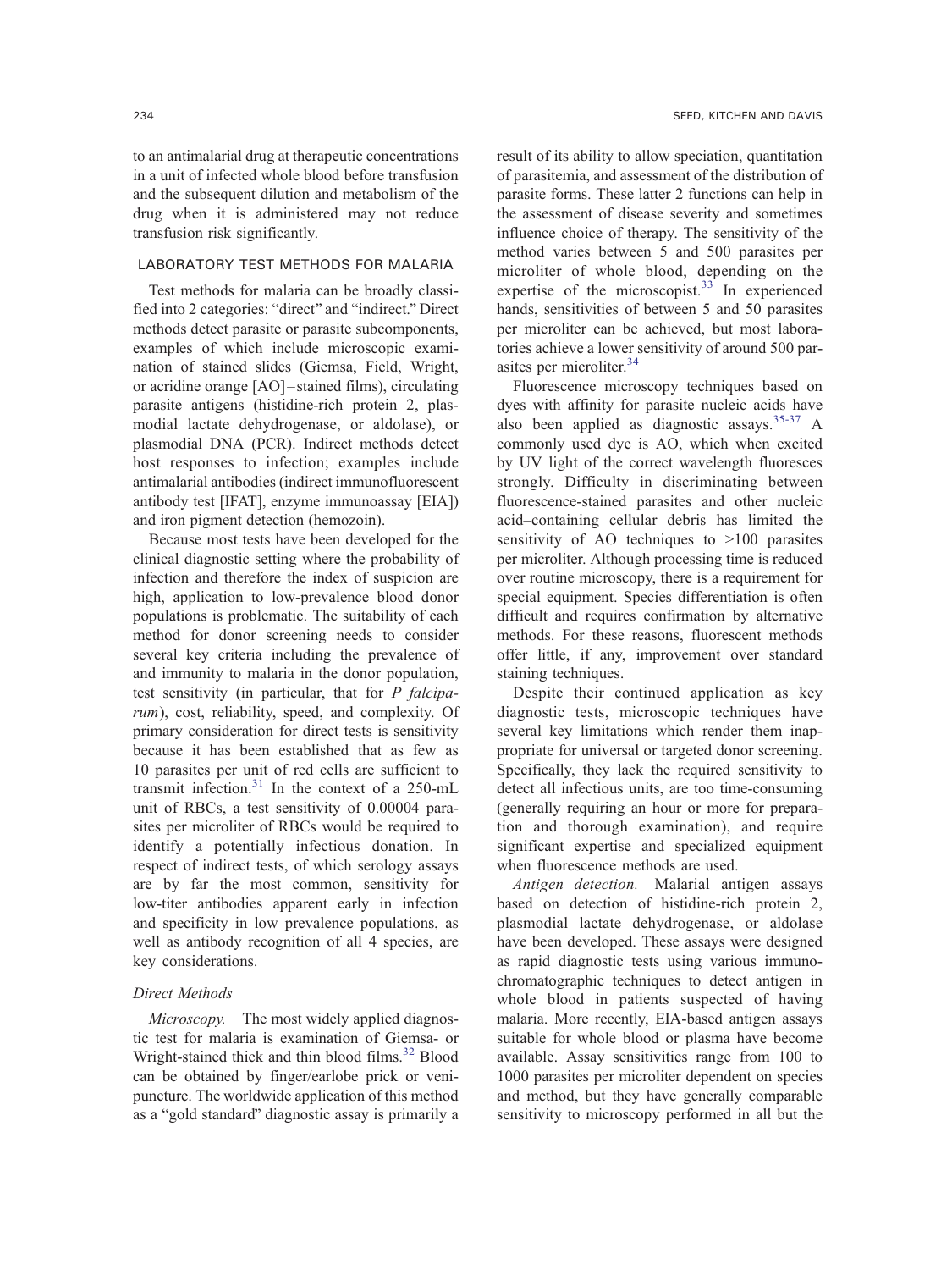most expert of han[ds.](#page-10-0)<sup>38</sup> Most rapid diagnostic tests are in a "dipstick" format that can be used with minimal training and provide a result within 10 to 20 minutes. Expense and relative insensitivity have restricted their application as donor screening tests.

The recent development of antigen-based EIAs designed specifically for blood donor screening should address cost and throughput limitations; however, the lack of sensitivity and requirement for more complex processing equipment remain disincentives in endemic countries. In nonendemic donor populations and when combined with antibody detection, antigen assays do appear to offer the potential to improve overall sensitivity. For instance, in France, where serological immunofluorescence (IFAT) assays have been widely applied for targeted screening of exposed donors, a dipstick antigen assay modified for plasma was evaluated in a combination strategy w[ith a](#page-10-0)n immunoglobulin (Ig) G-based antibody  $EIA<sup>22</sup>$  In IFAT-positive sera, 71% were detected by the IgG EIA alone, increasing to 88% if the antigen assay result was also available. The authors concluded that a dual strategy incorporating both antigen and antibody assays may be suitable as a replacement for their current labor-intensive but appropriately sensitive IFAT-based screening strategy. Consistent with this finding, a recent Australian Red Cross Blood Service (ARCBS) study performed on acute sera from blood smear–positive patients found a small but measurable sensitivity advantage for [the](#page-10-0) combined strategy over the antibody EIA alone. $21$ A commercial antibody EIA, different from that used in the French study, detected 106 (98%) in 108 acute P falciparum malaria cases. The 2 antibodynegative sera had detectable antigen using a commercial antigen EIA, making the sensitivity of the combined strategy 100%.

Plasmodial DNA assays. Detection of plasmodial DNA using NAT techniques has been developed both for diagnostic and donor screening applications. PCR assays have, in particular, demonstrated enhanced sensitivity and specificity over other available diagnostic techniques.<sup>[33,39](#page-10-0)</sup> Because of this, PCR assays have also been evaluated for blood donor screening. In a study of Vietnamese blood donors, PCR was shown to be markedly more sensitive than microscopy, detecting 19 of 30 in compariso[n to 4](#page-10-0) of 30 low-level parasitemic donors, respectively.<sup>25</sup> In a similar Spanish study, a semi-

nested PCR assay specific for P falciparum applied to potentially exposed donors demonstrated a sensitivity of between 0.004 and 0.04 parasites per microliter and was able to detect mic[roscop](#page-10-0)ynegative, presumptively infectious donors.<sup>28</sup> The authors advocated combining their PCR assay with donor questioning in a targeted strategy to reduce the deferral period for recent immigrants to Spain from 3 years to 6 months. In a recent multisite evaluation in which ARCBS was a participant, the sensitivity of a commercial blood donor PCR screening assay (RealArt Malaria PCR; Artusbiotech, Germany) was determined to be approximately 1 parasite per microliter when assessed using acute samples from Thailand (W. Bolton, written communication, December 23, 2003).

Despite the marked improvement in the limit of detection of these NAT-based assays over other available techniques, even the most sensitive example (0.004 parasites per microliter) is 100-fold shy of the required sensitivity (0.00004 parasites per microliter) to detect all potentially infectious units. (See [Fig](#page-7-0) [2\)](#page-7-0) NAT is therefore unable to detect individuals who may have been exposed to malaria, are malarial antibody–positive, but who have transient parasitemic episodes. This limitation, along with the complex nature and high comparative cost, makes the current NAT assays unsuitable for universal or targeted blood donor screening at present.

#### Indirect Methods

Serology. Antibodies to all 4 Plasmodium species are produced by virtually all individuals 1 to 14 days after initial infection and are detectable for months to years after parasite clearance.<sup>[27,40](#page-10-0)</sup> A positive result on an antibody-based assay can therefore be indicative of either current clinical or subclinical malaria, or of immunity in parasitemic individuals from endemic areas. Although the latter situation is a limitation when screening for active infection, antibody detection assays have found application both to screen donors at risk for prior exposure in nonendemic areas $14,22,24$  $14,22,24$  as well as to confirm putative infection in asymptomatic nonparasitemic donors i[mplic](#page-10-0)ated in transfusiontransmitted malaria cases. $<sup>2</sup>$ </sup>

The utility of any antibody-based screening method is primarily dependent on the underlying antibody prevalence in the donor population. In endemic areas where the proportion of antibody-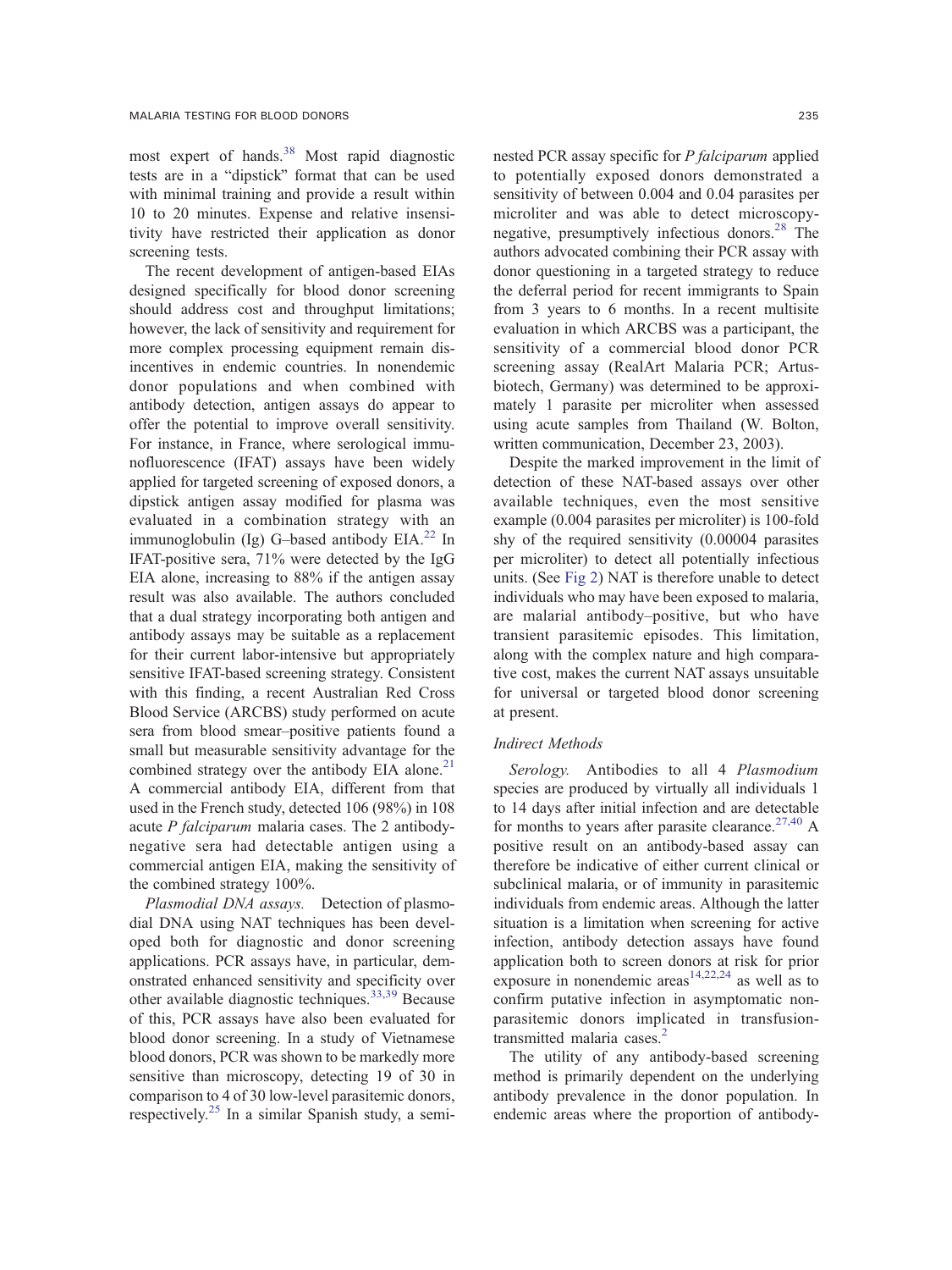#### **Sensitivity of 'Direct' Malaria Tests**

<span id="page-7-0"></span>

po[sitive](#page-11-0) individuals is generally between 20% and  $90\%$ <sup>41</sup>, the associated donor loss because of positive results compromises the efficacy of the test for screening purposes. In nonendemic populations, where the rate of antibody-positive donors among those identified as potentially exposed by questioning is only  $1\%$  to  $2\%$ ,  $14,24$  antibody screening has found favor. In France, for instance, IFAT in combination with travel-based questioning has been used as part of a targeted screen[ing](#page-11-0) strategy since  $1983$  and continues currently.<sup>42</sup> Donors returning from malaria-endemic countries are initially deferred for 4 months and then IFATtested between 4 months and 3 years with a negative test qualifying the donor for reinstatement. The efficacy of this approach in preventing TTM is supported by the lack of a reported transmission between 1984, when mandatory reporting of transfusion [comp](#page-10-0)lications was instituted, and September 2002.<sup>22</sup> Despite the excellent sensitivity of IFAT, it has several important limitations. First, the majority of assays are limited to  $P$  falciparum antibody detection with only limited crossreactivity for other species, and second, the assay is time-consuming and subjective, requiring significant expertise to ensure reproducibility.

In an attempt to address these limitations, antibody-based EIAs have been developed specifically for blood donor screening. Initially, these assays were restricted to  $P$  falciparum antibody detection because they were based on [antige](#page-10-0)n from cultured *P falciparum*. Chiodini et al<sup>14</sup> investigated the suitability of an EIA based on native P falciparum antigen with specificity for IgG

antibody to screen previously exposed UK blood donors. The assay demonstrated excellent antibody sensitivity of 93% in IFAT-positive sera with 1.5% of potentially exposed donors testing positive. Sensitivity for infection in 150 samples from patients with slide-positive malaria was 73% and 52% for P falciparum and P vivax, respectively. The authors concluded that the assay was sufficiently sensitive provided that the test was performed at least 6 months after the donor's last potential exposure. Their rationale was that this delay would allow sufficient time for a full antibody response to develop. They concluded that the combination of a 6-month restriction on EIA screening combined with the existing travel-based restrictions would provide added security compared with history alone. In support of this contention, they cited 3 cases of transfusion transmission in the United Kingdom that would likely have been interdicted if antibody testing had been in place as an additional safeguard in potentially exposed donors identified by questioning. The benefit of such a policy change was an estimated saving of 40 000 RBCs per annum. Concerns were raised about reliance on a single antigen assay restricted to IgG antibody detection, as well as the low sensitivity for nonfalciparum species, in particular, P vivax.<sup>[43,44](#page-11-0)</sup> Despite this, the assay was subsequently implemented at the English National Blood Service in 1997 for targeted screening using a similar approach to that in France. At-risk donors identified by questioning were initially restricted to fractionated plasma–only donations for 6 months. With the exception of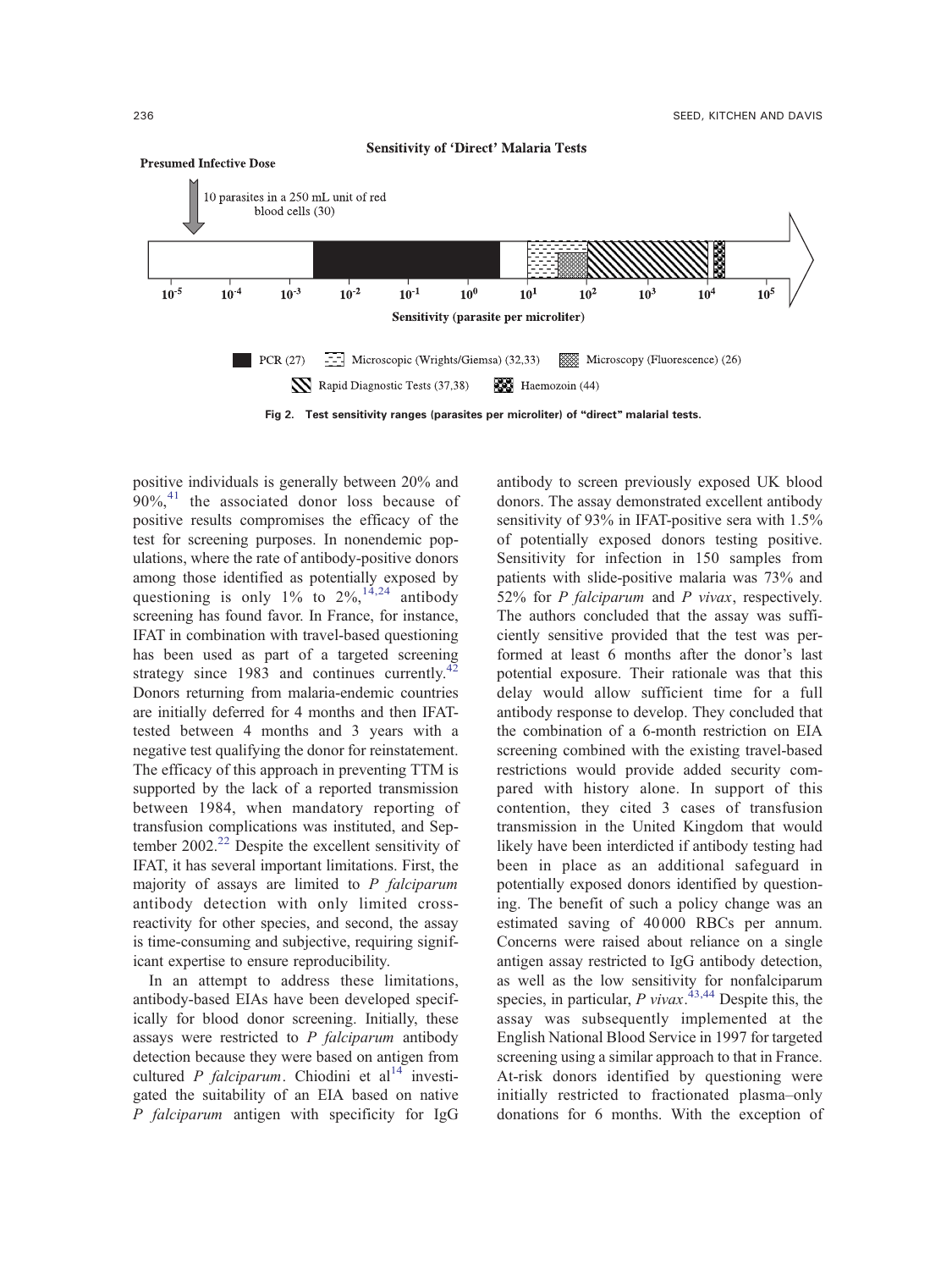those defined as residents or those who had a history of malaria, donors testing EIA-negative after 6 months were reinstated for full donation. Testing was discontinued in 1998 after the performance of the assay was found to be deteriorating, to the point at which it was considered unwise to continue using it.

The same assay was also evaluated for targeted screening of potentially ex[posed](#page-10-0) New Zealand blood donors. Davidson et  $al<sup>24</sup>$  found a similar incidence of 1.7% when screening 530 donors identified as having traveled to a malarious area. Sensitivity was evaluated in 11 slide-positive patient sera with 2 (100%) of 2  $P$  falciparum patients but only 3 (50%) of 6 P vivax patients being detected. Two unspecified cases were also detected but a single mixed P malariae/P vivax case went undetected. Although the authors acknowledged the sensitivity limitation (50%) in respect of P vivax, they concluded that this did not compromise the efficacy of the assay because only 16% of their donors were exposed to this species. Consistent with the UK policy, Davidson et al advocated implementing a dual screening strategy augmenting the existing travel-based identification of potentially exposed donors with serological screening performed at least 6 months after the donor returned from the malarious area. A request to introduce this protocol in Auckland blood donors in 1998 was, however, subsequently rejected by the New Zealand Government, primarily because the EIA was limited to a single antigen, and the sensitivity for nonfalciparum species from cross-reactivity alone was inadequate.

A recent advance in antibody screening for donors has been the development of multiantigen EIAs using recombinant rather than native antigens. Sensitivity for  $P$  falciparum and  $P$  vivax has improved markedly over previous single antigen assays. ARCBS has recently assessed 2 such commercially available recombinant assays with one in particular showing high sensitivity. The Newmarket Malarial Ab EIA (Newmarket Laboratories, Newmarket, England) was developed by Newmarket in conjunction with the Parasitology Reference Laboratory, Hospital for Tropical Diseases, London, and the National Transfusion Microbiology Reference Laboratory, National Blood Service, England, and is based on an EIA sandwich format incorporating 4 recombinant antigens to P falciparum and P vivax.

The performance of the assay was found to superior to IFAT and was considered to be suitable for use for bloo[d sc](#page-10-0)reening within the UK transfusion services.<sup>23</sup> Overall, 114 (82.6%) of 138 samples from patients with  $P$  falciparum and 11 (84.6%) of 13 samples from patients with  $P$  vivax tested positive; 714 (5.47%) of 13 053 samples from donors identified as "malaria risk," because of residency or travel, were reactive in the EIA.

In the ARCBS study, the assay detected 106 (98%) of 108 and 12 (100%) of 12 of acute samples from slide-posit[ive ca](#page-10-0)ses of P falciparum and P vivax, respectively.<sup>21</sup> On the basis of these and other data, in 2001, the English transfusion service recommenced a screening strategy using this assay in combination with the IFAT and questioning to retrieve the donations from donors with malaria risk.

Existing strategies combining antibody screening and questioning in Europe mandate a 4- to 6-month delay before testing is undertaken. Given this, the sensitivity performance of the newer recombinant assays in acute sera should be considered as "worst case" because this time delay before testing should allow a full antibody response to develop.

Hemozoin. The detection of the hemozoin, a haem malarial breakdown product ingested by monocytes, forms the basis of a novel indirect malarial screening test. Using the property of hemozoin to depolarize laser light, automated hematology analyzers have the capacity to discriminate normal monocytes from those having ingested hemozoin, thereby providing an indication of potential infection. However, sensitivity and specificity at present do not approach conventional detection methods. For example, in 1 study by Wever et al, the sensitivity in a sample of 58 malaria patients diagnosed b[y con](#page-11-0)ventional methods was limited to only  $62\%$ <sup>45</sup> Although promising because of the possibility of automation of the hemozoin, detection method is currently unsuitable for donor screening based on the lack of sensitivity alone.

#### Testing Options

Is universal testing feasible or cost-effective? In assessing the merit of the case for universal testing for malaria, the 2 key considerations are the availability of a suitable assay and the incidence of TTM in the recipient population. Regarding a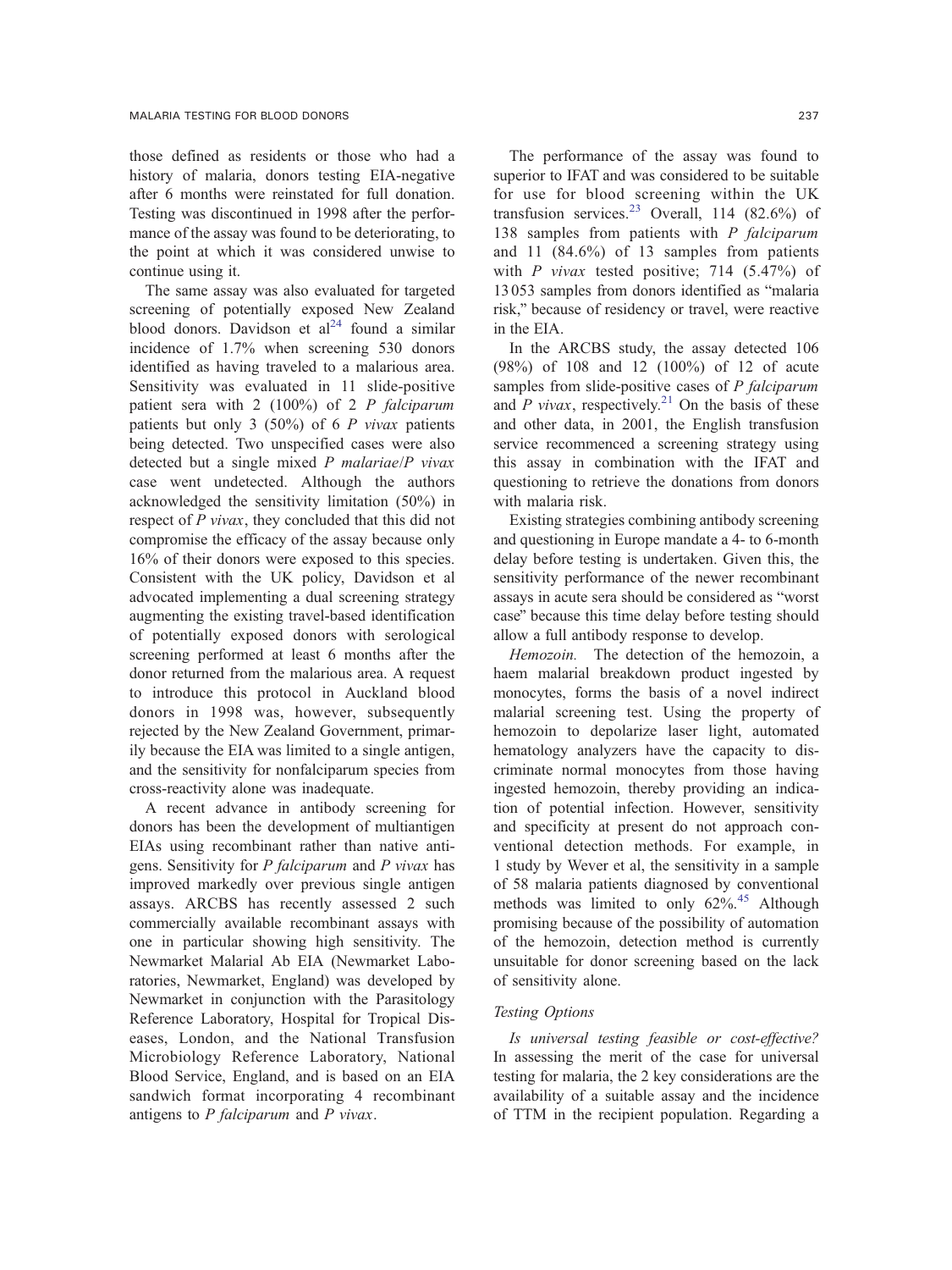suitable test, we conclude that, despite significant advances, none currently meets the required criteria for universal screening on the basis of sensitivity alone. If one considers that the most promising direct test (seminested PCR) is still 100-fold short of the required sensitivity to detect all infectious units, in addition to the difficulty of applying such a technically demanding method in endemic countries, the case for universal testing has no justification.

Assuming that the technical limitations were soluble, a recent Canadian study involving 4 different malarial screening strategies indicates that universal screening is not cost-effective. Although universal screening by PCR was the most effective strategy in terms of avoiding transmissions (0.4 per million donors), the relative cost when compared with targeted screening by PCR of donors identified at risk by questioning [was e](#page-11-0)stimated to be US\$3972624 per case averted.<sup>46</sup>

Targeted screening. In nonendemic countries where the risk of TTM is associated with imported malaria, targeted donor testing is a feasible and cost-effective strategy. Serological screening is the test of choice because retrospective analysis of donors implicated in transmissions has identified that such donors are predominantly semi-immune<sup>[2,47](#page-10-0)</sup> with parasitemia below the limit of detection of even th[e most](#page-11-0) sensitive assays in the absence of symptoms.<sup>48</sup> Because semi-immune individuals retain high antibody titers,  $49-51$  they would be excluded as donors by a sensitive antibody assay.

The efficacy and safety of antibody-based targeted screening have been well demonstrated in France with IFAT. The development of recombinant antigen-based malarial antibody EIAs provides the opportunity to further optimize the strategy by addressing some key limitations of IFAT. Specifically, EIAs offer the ability to automate processing as well as removing the requirement for the subjective interpretation that can compromise IFAT result reproducibility. Preliminary studies indicate that the sensitivity of the recombinant EIAs matches or exceeds that of IFAT both for P falciparum and  $P$  vivax, the 2 most significant species in respect of TTM. It is evident from both the United Kingdom and ARCBS data that improvement in sensitivity does not compromise specificity. In fact, in the UK study, the IFAT was more prone to false positives without enhancing

sensitivity, the rationale for discontinuing parallel screening in favor of the EIA alone (Kitchen et al, 2004).

The ARCBS study provides further evidence that a combined strategy of identifying risk exposure by questioning linked to subsequent testing is safe as well as cost-effective. Using a mathematical model, the additional risk exposure associated with a reduction from 12 to 6 months (with concurrent antibody testing) in the "fractionated plasma-only" restriction period for donors visiting endemic areas was estimated to be 1 in 6 million (0.006 cases per annum) for P falciparum. The authors concluded that when balanced against the saving of an estimated 17 000 RBC U per annum, the additional risk was acceptable and supported implementation of the combined strategy.

#### Future Considerations

As noted previously, current NAT assays fall well short of the sensitivity requirements to detect all infectious units. Further assay development may address these sensitivity limitations, but this is likely to come at a significant cost premium, therefore negatively impacting the cost/benefit ratio for NAT. Development of protein or DNA microarray technology has the potential to enhance sensitivity for malarial antigens. The ability to multiplex multiple infectious agents on a single microarray in addition to automated processing makes this technology highly cost-effective. Despite the rapid development in the field, its application to blood donor screening is likely to be some way off.<sup>[52](#page-11-0)</sup>

Pathogen inactivation techniques being developed principally to address bacterial contamination of blood components are a potential competitor to malarial testing strategies. Several commercial companies are developing systems capable of inactivating microorganisms including malaria parasites. Successful implementation of such technology has the potential to make testing strategies redundant. Despite their unquestionable potential, there are still several problems requiring resolution including a loss of cellular yield (10%-20%), potential for toxic of mutagenic side effects, and their high cost. $53$  These and other limitations have retarded their progress to market with the potential that they may not supersede efficient testing strategies for malaria.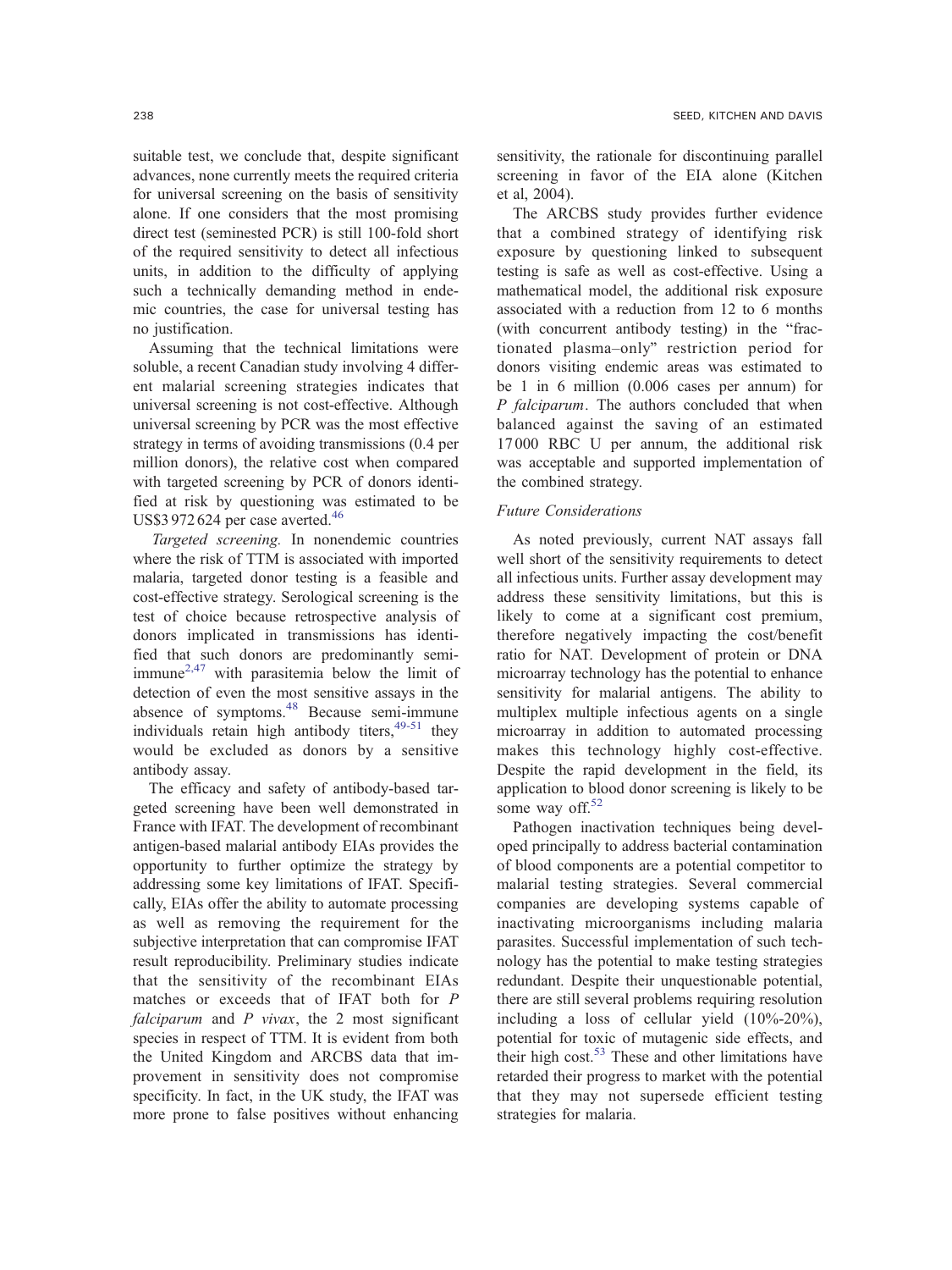#### **REFERENCES**

<span id="page-10-0"></span>1. Woolsey G: Transfusion for pernicious anaemia: Two cases. Ann Surg 53:132 - 135, 1911

2. Mungai M, Tegtmeier G, Chamberland M, et al: Transfusion-transmitted malaria in the United States from 1963 through 1999. N Engl J Med 344:1973 - 1978, 2001

3. Whyte GS: Therapeutic goods and malaria. Med J Aust 157:439 - 440, 1992

4. Bruce-Chwatt LJ: Transfusion malaria revisited. Trop Dis Bull 79:827 - 840, 1982

5. Centers for Disease Control and Prevention: Probable transfusion-transmitted malaria. MMWR Morb Mortal Wkly Rep 52:1075 - 1076, 2003

6. Slinger R, Giulivi A, Bodie-Collins M, et al: Transfusiontransmitted malaria in Canada. CMAJ 164:377 - 379, 2001

7. Frey-Wettstein M, Maier A, Markwalder K, et al: A case of transfusion transmitted malaria in Switzerland. Swiss Med Wkly 131:320, 2001

8. Seed CR, Cheng A, Ismay SL, et al: Assessing the accuracy of three viral risk models in predicting the outcome of implementing HIV and HCV NAT donor screening in Australia and the implications for future HBV NAT. Transfusion 42:1365 - 1372, 2002

9. Glynn SA, Kleinman SH, Wright DJ, et al: International application of the incidence rate/window period model. Transfusion 42:966 - 972, 2002

10. World Health Organization: The world health report. Geneva, WHO, 2004. Available at [www.who.int/whr/2002/en](http://www.who.int/whr/2002/en/)/

11. Miller LH, Good MF, Milon G: Malaria pathogenesis. Science 264:1878 - 1883, 1994

12. Hviid L: Clinical disease, immunity and protection against Plasmodium falciparum malaria in populations living in endemic areas. Expert Rev Mol Med 1998:1 - 10, 1998

13. Gauzzi M, Grazan S: A relapse of quartan malaria after 53 years latency. Trop Dis Bull 61:11 - 12, 1964

14. Chiodini PL, Hartley S, Hewitt PE, et al: Evaluation of a malaria antibody ELISA and its value in reducing potential wastage of red cell donations from blood donors exposed to malaria, with a note on a case of transfusion-transmitted malaria. Vox Sang 73:143 - 148, 1997

15. Besson P, Robert JF, Reviron J, et al: 2 Cases of transfusional malaria. Attempted prevention combining an indirect immunofluorescence test with clinical selection criteria. Rev Fr Transfus Immunohematol 19:369 - 373, 1976

16. Garfield MD, Ershler WB, Maki DG: Malaria transmission by platelet concentrate transfusion. JAMA 240:2285 - 2286, 1978

17. Dover AS, Guinee VF: Malaria transmission by leukocyte component therapy. JAMA 217:1701 - 1702, 1971

18. Lazner E, Newhouser E: Studies on the transmissibility of malaria by blood transfusions. Am J Med Sci 204: 141 - 146, 1943

19. Najem GR, Sulzer AJ: Transfusion-induced malaria from an asymptomatic carrier. Transfusion 16:473 - 476, 1976

20. Boventer K: The behaviour of malaria parasites in preserved blood. Trop Dis Bull 46:799, 1949

21. Seed C, Cheng A, Keller A, et al: Comparison of the efficacy of two malarial antibody enzyme immunoassays for targeted blood donor screening (abstr). Transfusion 44:99A, 2004 (suppl)

22. Silvie O, Thellier M, Rosenheim M, et al: Potential value of Plasmodium falciparum–associated antigen and antibody detection for screening of blood donors to prevent transfusiontransmitted malaria. Transfusion 42:357 - 362, 2002

23. Kitchen AD, Lowe PH, Lalloo K, et al: Evaluation of a malarial antibody assay for use in the screening of blood and tissue products for clinical use. Vox Sang 87:150 - 155, 2004

24. Davidson N, Woodfield G, Henry S: Malarial antibodies in Auckland blood donors. N Z Med J 112:181 - 183, 1999

25. Vu TT, Tran VB, Phan NT, et al: Screening donor blood for malaria by polymerase chain reaction. Trans R Soc Trop Med Hyg 89:44 - 47, 1995

26. Achidi EA, Perlmann H, Berzins K: Asymptomatic malaria parasitaemia and seroreactivities to Plasmodium falciparum antigens in blood donors from Ibadan, south-western Nigeria. Ann Trop Med Parasitol 89:601 - 610, 1995

27. Contreras CE, Pance A, Marcano N, et al: Detection of specific antibodies to Plasmodium falciparum in blood bank donors from malaria-endemic and non-endemic areas of Venezuela. Am J Trop Med Hyg 60:948 - 953, 1999

28. Benito A, Rubio JM: Usefulness of seminested polymerase chain reaction for screening blood donors at risk for malaria in Spain (letter). Emerg Infect Dis 7:1068, 2001

29. Choudhury N, Jolly JG, Mahajan RC, et al: Malaria screening to prevent transmission by transfusion: An evaluation of techniques. Med Lab Sci 48:206 - 211, 1991

30. Katz LM: Transfusion induced malaria, in Brecher ME (ed): Bacterial and parasitic contamination of blood products. Bethesda, AABB Press, 2003, pp 127 - 151

31. Boyd M (ed): Epidemiology of malaria. Philidelphia, WB Saunders, 1949

32. Warhurst DC, Williams JE: ACP broadsheet no 148. July 1996. Laboratory diagnosis of malaria. J Clin Pathol 49: 533 - 538, 1996

33. Moody A: Rapid diagnostic tests for malaria parasites. Clin Microbiol Rev 15:66 - 78, 2002

34. Milne LM, Kyi MS, Chiodini PL, et al: Accuracy of routine laboratory diagnosis of malaria in the United Kingdom. J Clin Pathol 47:740 - 742, 1994

35. Baird JK, Purnomo, Jones TR: Diagnosis of malaria in the field by fluorescence microscopy of QBC capillary tubes. Trans R Soc Trop Med Hyg 86:3 - 5, 1992

36. Benito A, Roche J, Molina R, et al: Application and evaluation of QBC malaria diagnosis in a holoendemic area. Appl Parasitol 35:266 - 272, 1994

37. Bosch I, Bracho C, Perez HA: Diagnosis of malaria by acridine orange fluorescent microscopy in an endemic area of Venezuela. Mem Inst Oswaldo Cruz 91:83 - 86, 1996

38. Huong NM, Davis TM, Hewitt S, et al: Comparison of three antigen detection methods for diagnosis and therapeutic monitoring of malaria: A field study from southern Vietnam. Trop Med Int Health 7:304 - 308, 2002

39. Playford EG, Walker J: Evaluation of the ICT malaria P.f/P.v and the OptiMal rapid diagnostic tests for malaria in febrile returned travellers. J Clin Microbiol 40:4166 - 4171, 2002

40. Park CG, Chwae YJ, Kim JI, et al: Serologic responses of Korean soldiers serving in malaria-endemic areas during a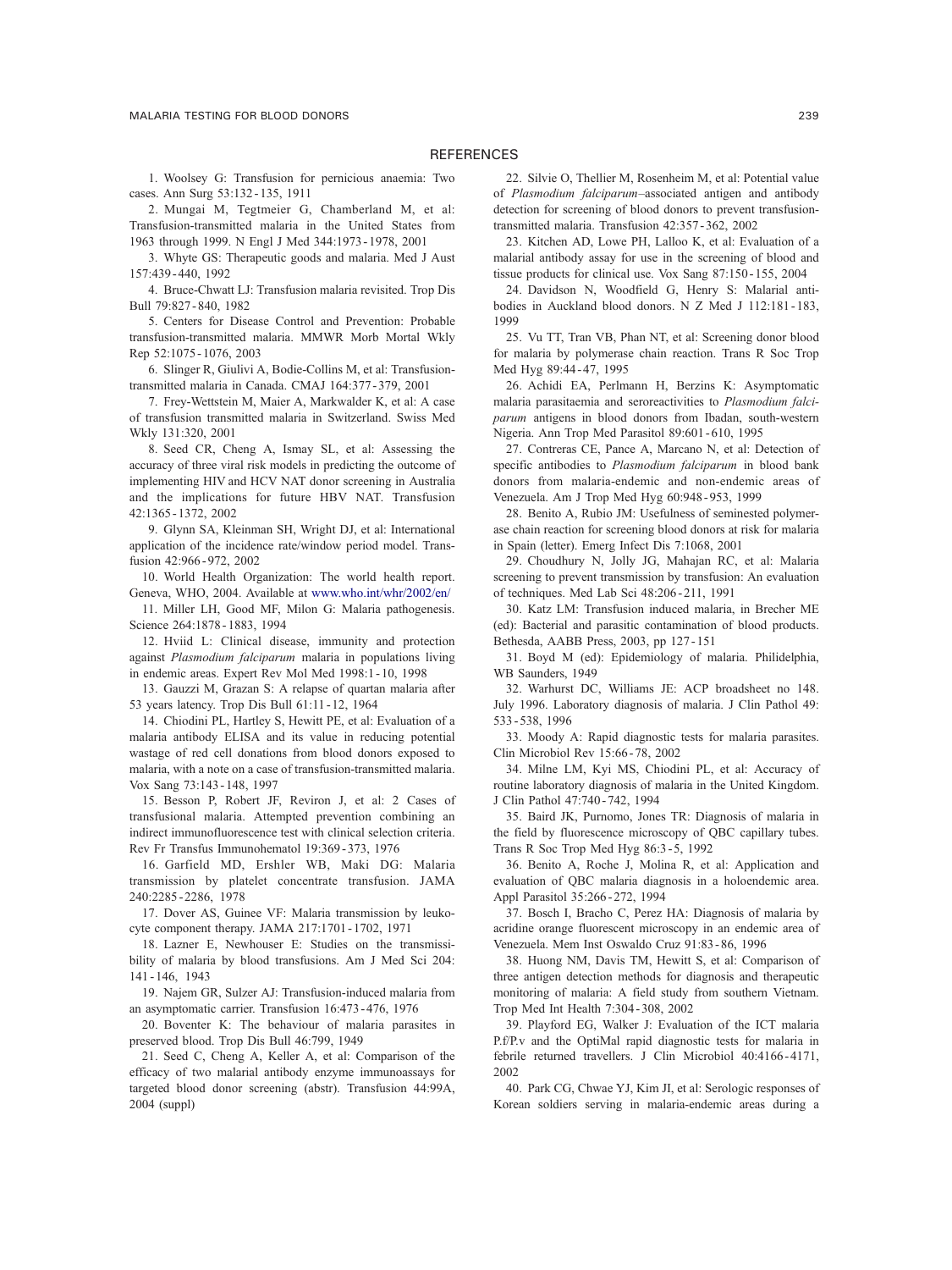<span id="page-11-0"></span>recent outbreak of Plasmodium vivax. Am J Trop Med Hyg 62:720 - 725, 2000

41. Akinboye DO, Ogunrinade AF: Malaria and loaisis among blood donors at Ibadan, Nigeria. Trans R Soc Trop Med Hyg 81:398 - 399, 1987

42. Courtois F, Farragi M, Richard-Lenoble D, et al: Trial routine detection of malaria: Experimentation of 1500 donors. Rev Fr Transfus Immunohematol 19:357 - 361, 1976

43. Mertens G, Vervoort T, Heylen S, et al: Malaria antibody ELISA insufficiently sensitive for blood donor screening. Vox Sang 77:237 - 238, 1999

44. Gillon J: Introduction of malaria antibody ELISA. Vox Sang 75:80 - 81, 1998

45. Wever PC, Henskens YM, Kager PA, et al: Detection of imported malaria with the Cell-Dyn 4000 hematology analyzer. J Clin Microbiol 40:4729 - 4731, 2002

46. Shehata N, Kohli M, Detsky A: The cost-effectiveness of screening blood donors for malaria by PCR. Transfusion 44:217 - 228, 2004

47. MMWR: Probable transfusion-transmitted malaria— Houston, Texas 2003. MMWR Morb Mortal Wkly Rep 52: 1075 - 1076, 2004

48. Ramasamy R: Molecular basis for evasion of host immunity and pathogenesis in malaria. Biochim Biophys Acta 1406:10 - 27, 1998

49. Draper CC, Sirr SS: Serological investigations in retrospective diagnosis of malaria. BMJ 280:1575 - 1576, 1980

50. Bruce-Chwatt LJ, Dodge JS, Draper CC, et al: Seroepidemiological studies on population groups previously exposed to malaria. Lancet 1:512 - 515, 1972

51. Collins WE, Skinner JC, Jeffery GM: Studies on the persistence of malarial antibody response. Am J Epidemiol 87:592 - 598, 1968

52. Petrik J: Microarray technology: The future of blood testing? Vox Sang 80:1 - 11, 2001

53. Alter HJ: Emerging, re-emerging and submerging infectious threats to the blood supply (abstract). Vox Sang 87:56, 2004 (Suppl 2)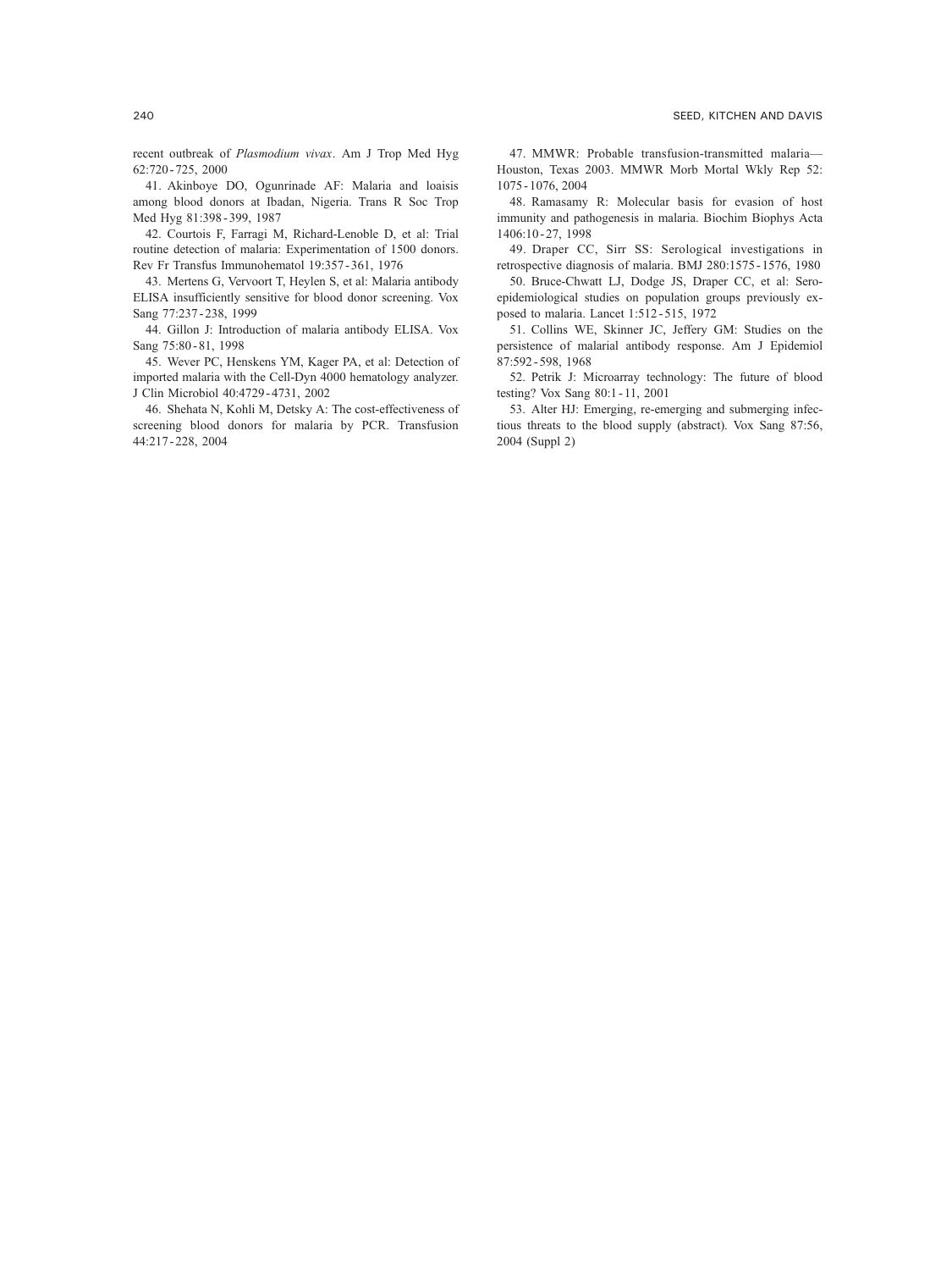# **Update**

# <span id="page-12-0"></span>**Transfusion Medicine Reviews**

**Volume 19, Issue 4, October 2005, Page 325**

**DOI: https://doi.org/10.1016/j.tmrv.2005.07.001**